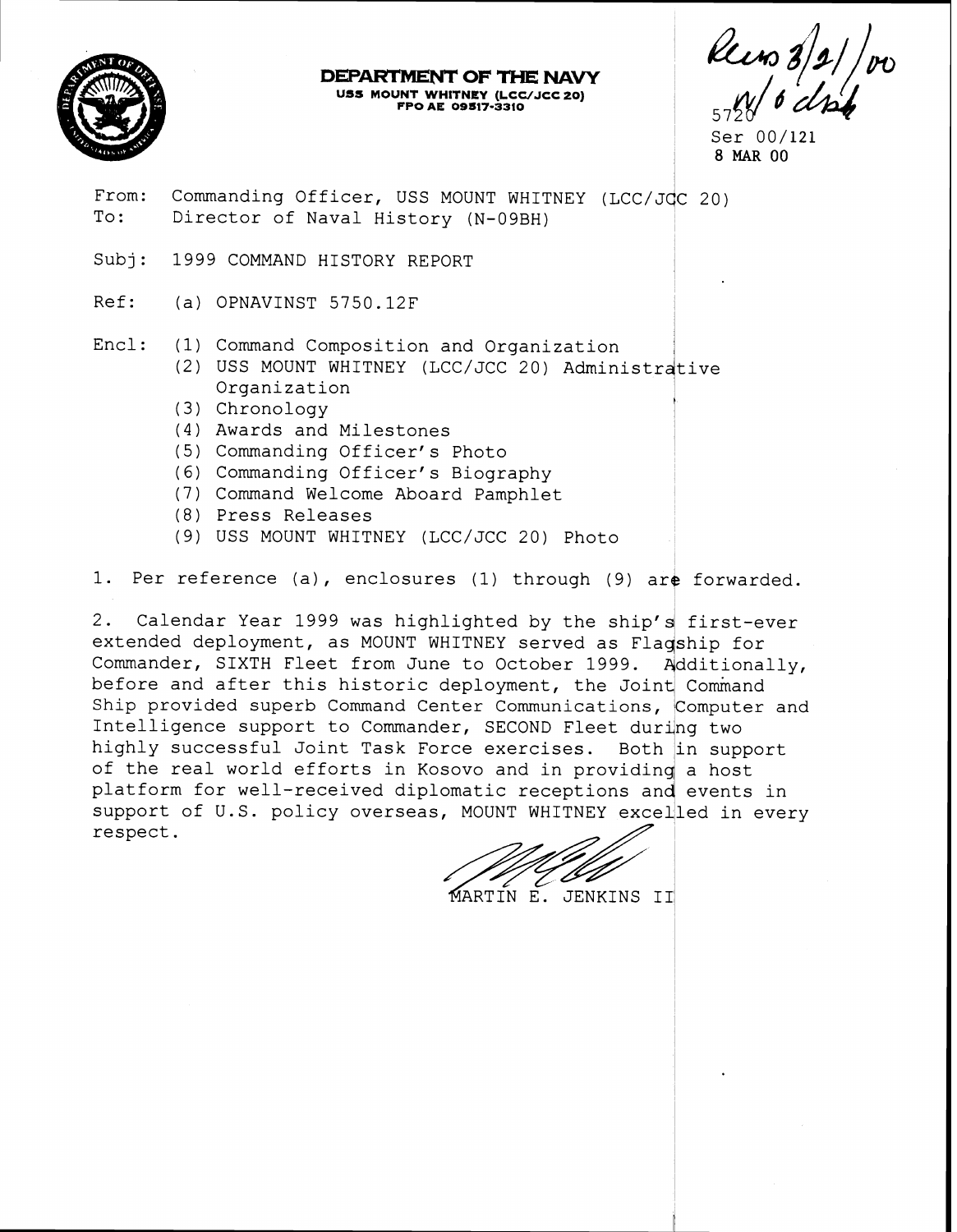#### **COMMAND COMPOSITION AND ORGANIZATION**

#### USS MOUNT WHITNEY (LCC/JCC 20)

#### UIC 20001

Mission: USS MOUNT WHITNEY serves as the command ship for Commander, SECOND Fleet. With advanced command, control, communications, computers and intelligence systems, USS MOUNT WHITNEY serves as an exceptional command platform in support of COMSECONDFLT coordinated joint and NATO exercises and real world operations.

Organization Structure: Refer to attached organizational chart (Enclosure (2) ) . I

Commanding Officer: Captain Martin E. Jenkins II, U.S. Navy.

Permanent Duty Station/Homeport: Norfolk, Virginia

Type and Number of Aircraft Assigned: None. USS MOUNT WHITNEY has a flight deck capable of launching and recovering a single helicopter.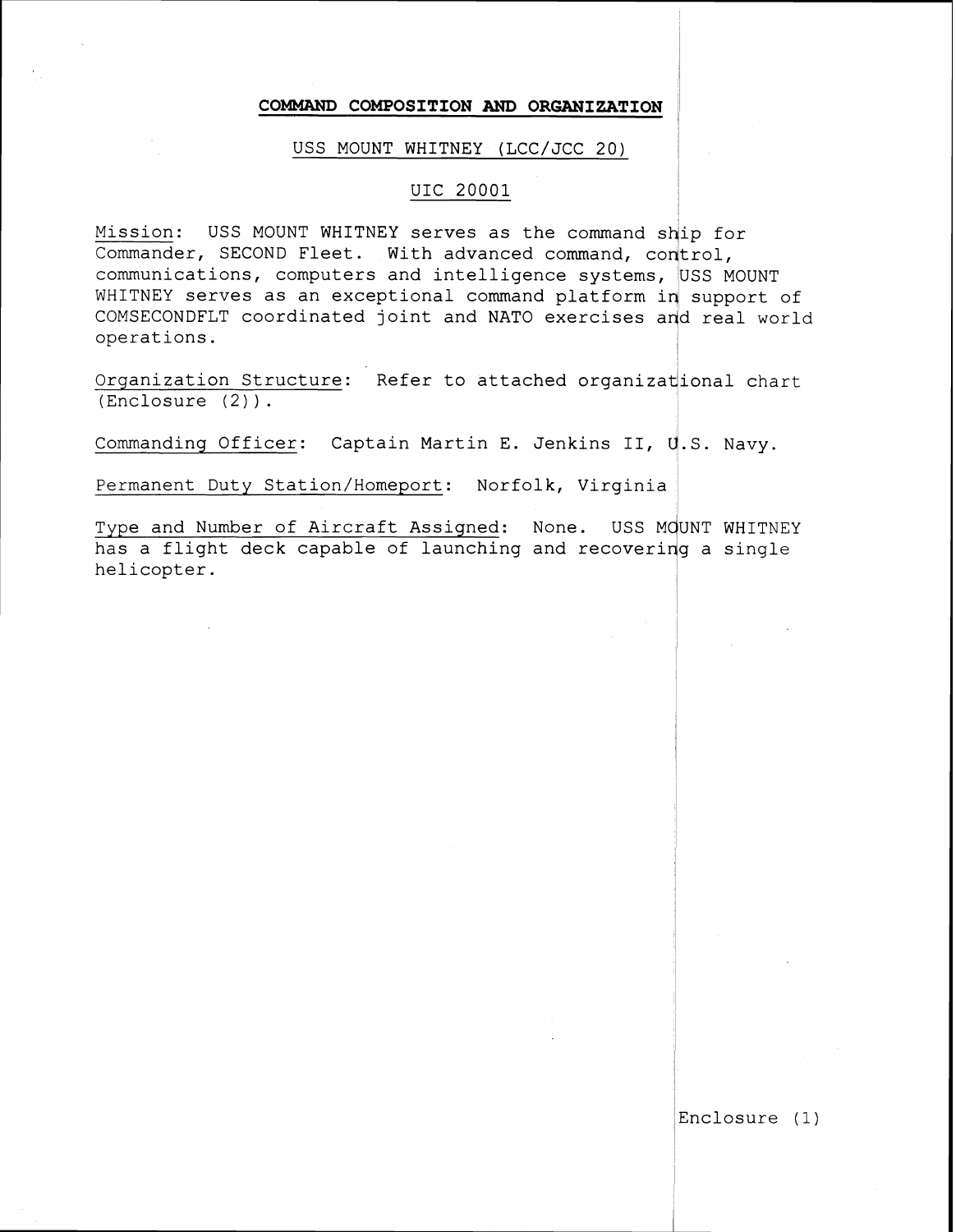# USS MOUNT WHITNEY (LCC/JCC 20)

### ADMINISTRATIVE ORGANIZATION

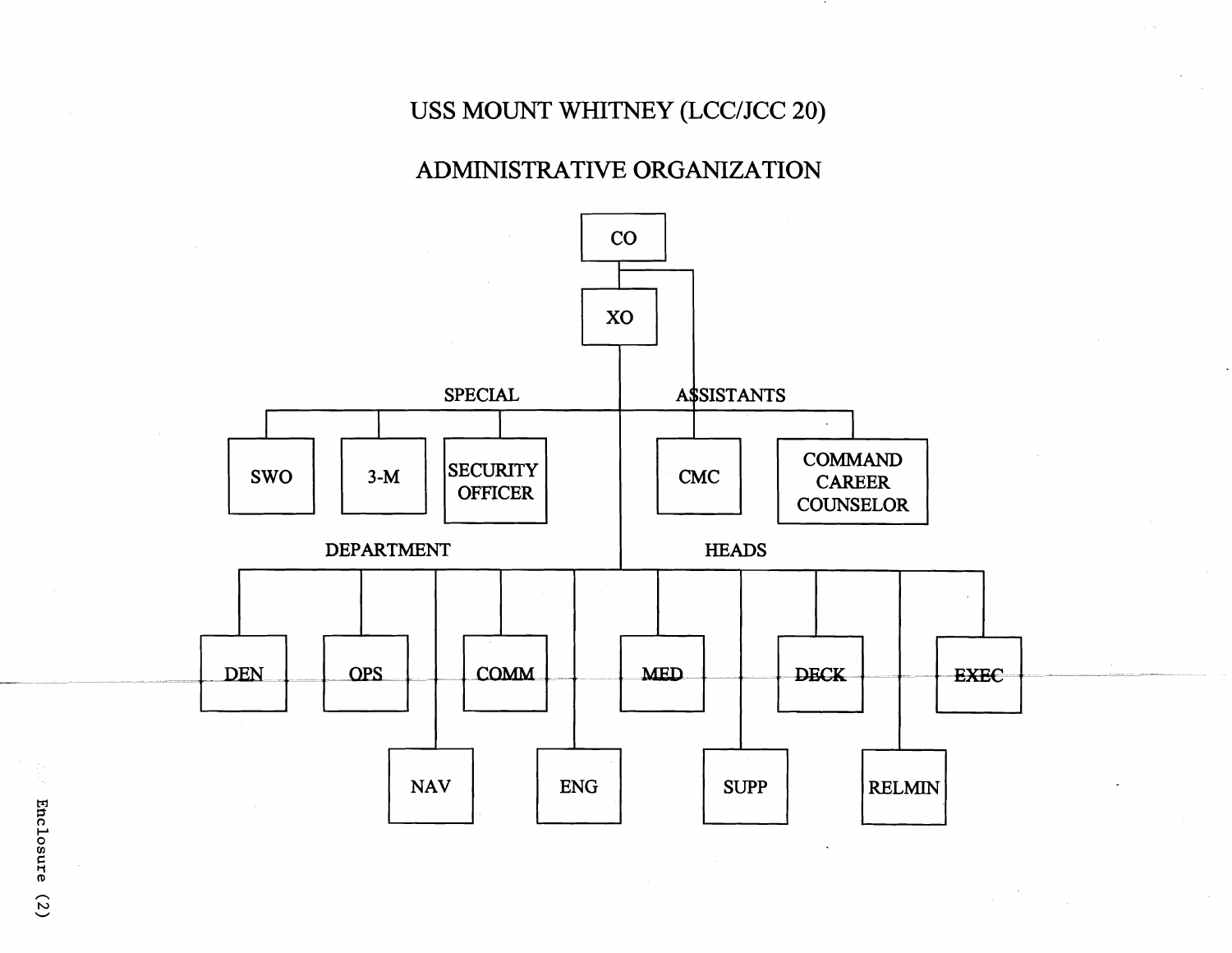**CHRONOLOGY** 

| DATE                       | <b>EVENT</b>                                               |
|----------------------------|------------------------------------------------------------|
| 12 JAN                     | Underway for TSTA III/FEP                                  |
|                            | 16 FEB-28 FEB Underway for JTFEX 99-1                      |
| 4 MAY                      | Underway for sea trials                                    |
| 17 MAY                     | Commanding Officer change of command                       |
| 18 MAY                     | AADC installation completed                                |
|                            | 19 MAY- 22 OCT Deployed as Commander, SIXTH Fleet flagship |
| 29 MAY                     | Chop to COMSIXFLT                                          |
| 01 JUN                     | Arrive Gaeta, IT                                           |
| 05 JUN                     | Assumed duties as COMSIXFLT command ship                   |
|                            | 24 JUN-26 JUN Underway for sea trials                      |
|                            | 6 JUL-7 JUL Enroute to Malta                               |
| 7 JUL-11 JUL Inport Malta  |                                                            |
| 9 JUL                      | Reception in Malta                                         |
|                            | 11 JUL-16 JUL Enroute to Marseilles, FR                    |
|                            | 16 JUL-20 JUL Inport Marseilles, FR                        |
|                            | 20 JUL-22 JUL Enroute to Gaeta, IT                         |
| 22 JUL-2 AUG               | Inport Gaeta, IT                                           |
| 2 AUG-6 AUG                | Enroute to Villafranche, FR                                |
|                            | 6 AUG-10 AUG Inport Villafranche, FR                       |
|                            | 10 AUG-13 AUG Enroute Barcelona, SP                        |
|                            | 13 AUG-17 AUG Anchored at Barcelona                        |
|                            | 17 AUG-19 AUG Enroute to Palma                             |
| 19 AUG-24 AUG Inport Palma |                                                            |
|                            | 24 AUG-27 AUG Enroute to Gaeta, IT                         |
| 25 AUG                     | Participated in a three ship UNREP                         |
|                            | 27 AUG-15 SEP Inport Gaeta, IT                             |
| 15 SEP-17 SEP              | Underway for Antalya, TU                                   |
| 17 SEP-21 SEP              | Anchored in Antalya, TU                                    |
|                            | 21 SEP-24 SEP Enroute to Naples, IT                        |
|                            | 24 SEP-26 SEP Inport Naples, IT                            |
| 25 SEP                     | MOUNT WHITNEY hosts USO gala                               |
| 26 SEP-28 SEP              | Enroute to Algiers, AL                                     |
| 28 SEP-29 SEP              | Inport Algiers, AL                                         |
| 28 SEP                     | MOUNT WHITNEY hosts diplomatic reception                   |
| 29 SEP-1 OCT               | Enroute to Gaeta, IT                                       |
| 1 OCT-8 OCT                | Inport Gaeta, IT                                           |
| 8 OCT-11 OCT               | Enroute Rota, SP                                           |
| 11 OCT                     | Inport Rota, SP                                            |
| 11 OCT-21 OCT              | Enroute to Moorehead City, NC                              |
| 12 OCT                     | Chop to Commander, SECOND Fleet                            |
| 21 OCT                     | Inport Moorehead City, NC to pick up Tigers                |
| 21 OCT-22 OCT              | Enroute to Norfolk, VA with Tigers                         |
| 22 OCT                     | Inport Norfolk, VA                                         |
| 6 DEC-15 DEC               | Underway for JTFEX-00-1                                    |

Enclosure<sup>(3)</sup>